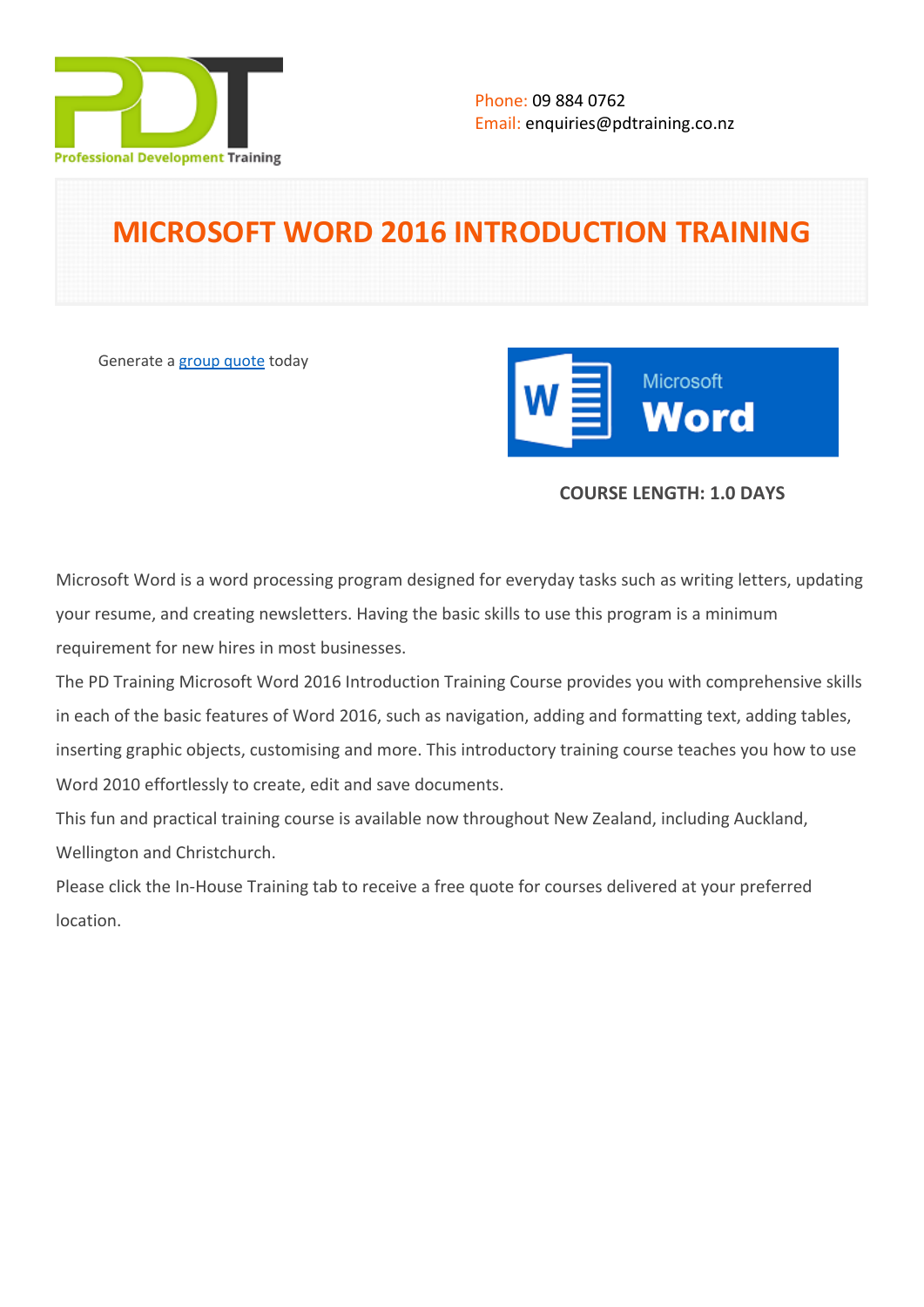## **MICROSOFT WORD 2016 INTRODUCTION TRAINING COURSE OUTLINE**

### **FOREWORD**

Microsoft Word 2016 is designed to cover the basic functions and features of Word 2016. After an introduction to Word's window components, participants will learn how to use the Help system and navigate documents. Then they will enter and edit text, create and save documents, and learn how to enhance the appearance of a document by using various formatting options. They will also create tables, insert headers and footers, proof and print documents, insert graphics and proofread documents.

### **OUTCOMES**

Word 2016 Essentials Training Course is the fastest way to gain a comprehensive understanding of all basic features of Word 2016, and gain skills in using it expertly. **After completing this course, participants will have learned to:**

- Use basic features such edit a document, navigate, select and modify text
- Edit formatting text and paragraphs
- Add tables
- Manage list such as renumbering and customising list
- Apply a Page Border and Colour
- Add a Watermark
- Add Headers and Footers
- Proof read a document by checking Spelling and Grammar and other proofing tools
- Customise the Word Interface
- Additional Save Options
- Manage Additional File Types

#### **MODULES**

#### **Lesson 1: Getting Started with Word**

- Identify the Components of the Word Interface
- Create a Word Document
- Help

# **Lesson 3: Formatting Text and Paragraphs**

- Apply Character Formatting
- Align Text Using Tabs
- Display Text as List Items
- Control Paragraph Layout
- Apply Borders and Shading

### **Lesson 2: Editing a Document**

- Navigate and Select Text
- Modify Text
- Find and Replace Text

### **Lesson 4: Adding Tables**

- Insert a Table
- Modify a Table
- Format a Table
- Convert Text to a Table